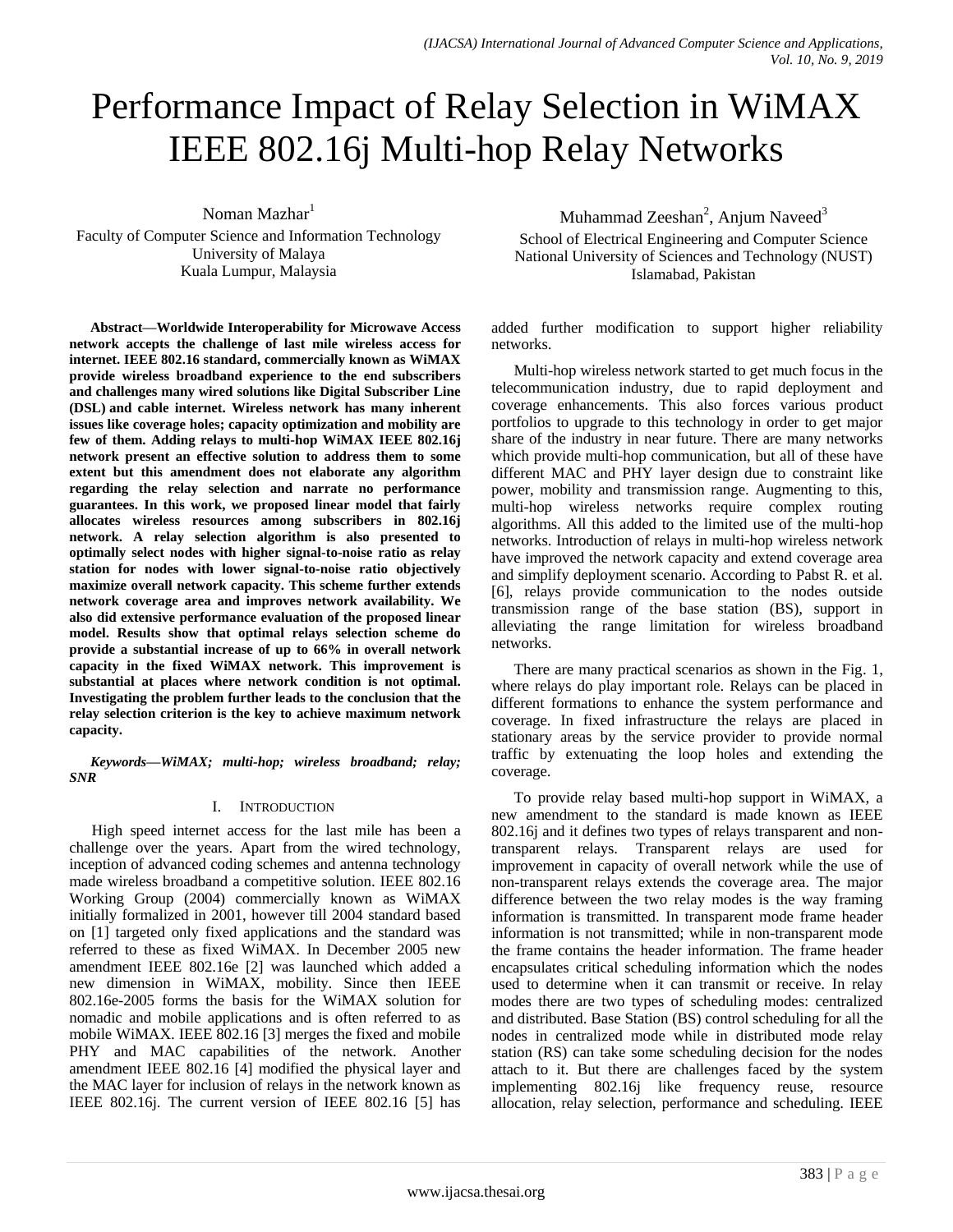802.16j standard has enhanced BS and RS capabilities to meet multihop networks communication challenges. The standard does not discuss much about relay selection criteria. This issue has been left vendor specific. Similarly, no performance parameters are given while using relays in the WiMAX network.



Fig. 1. Relay Application.

In this study we focus on the relay selection such that throughput of overall network is optimized in IEEE 802.16j network. In this context we propose linear model that fairly allocates the resources among subscribers in the range of BS. In fixed and nomadic infrastructure relays with centralized scheduling is the simplest and cost-effective solution to the multi-hop relay network. However distributed scheduling mode is more affective for mobile applications in order to handle coverage extension and other mobility issues. Therefore, the study focuses on centralized scheduling in fixed WiMAX network. We develop linear model using linear programming technique. We implemented the optimization model using algebraic modeling problem language (AMPL) and use simplex method for testing its results. We also develop a simulation program in c programing language to test the system model against IEEE 802.16-2004 based network without relays. Results show considerable throughput enhancement as compare to IEEE 802.16-2004. Further in this research we consider two main aspects: (i) relay selection scheme in IEEE 802.16j network, (ii) implications of relays on the overall network performance. Followings are the contributions of this work:

- We first propose a linear model to evaluate the performance of WiMAX network.
- We also develop relays selection algorithm for WiMAX multi-hop network and perform optimization of proposed linear model.
- We then perform comprehensive performance analysis of capacity gains after inclusion of relays in the WiMAX multi-hop network.
- Results show that proposed relay-based model out performs traditional WiMAX network in terms of capacity utilization.

The rest of the paper is organized as follows. In Section 2, related work has been elaborated. Section 3 presents the system model and problem formulation. Section 4 discusses the relay selection algorithm. The results and analysis of proposed algorithm are detailed in Section 5. Section 6 concludes this work.

## II. RELATED WORK

In recent years, some research tried to predict the performance of IEEE 802.16j network under different realizations and addressed issues like performance of network with inclusion of relays. Other issues include handling the loop holes and actual coverage extension.

In recent work on the performance evaluation of the WiMAX network, there are different attributes of wireless network that are exploited to enhance the network throughput. Like the work of Bonald T. et al. [10] is to determine the maximum throughput gain achievable under max-min fairness in which approximately equal performance is delivered to all subscribers. Like the Genc V. et al. [16] present an analytical modal that tries to enhance end-to-end throughput under maxmin fairness constraint. Further by Genc V. et al. [17] extends the same model by incorporating the variable number of relays and transmits power; results show that about 55% to 125% of the throughput gain can be achieved subject to spatial reuse. But the MAXMIN algorithm has an issue that it may increase the throughput of some subscribers but starved the rest of the nodes. Another way is to compare the SNR for each path as done by Shrestha D. M. et al. [11] purposes more advance technique which use backward compatible signaling mechanism and introduce a centralize path selection algorithm based on ELT (estimated link throughput). ELT is based on available bandwidth and data rate for maximum throughput where data rate depends on SNR. ELT calculation for each path and signaling make base station processing more complex which compromises the overall performance of the network.

Similar work is purposed by Ann S. et al. [14] tries to find the route that reduces the latency and maximizes the network throughput. It is a centralized algorithm that makes decision based on SNR, available bandwidth, hop count but this scheme does uneven resource allocation and starves many subscribers. WiMAX provides two modes centralized and distributed scheduling. Some research uses centralized mode to achieve the performance as in Li D. et al. [18] focus on the maximum throughput in two hop fixed WiMAX network by using centralized scheduling scheme. Relay selection algorithm in such proposal is based on quality-of-service QoS, parameters including SNR and latency. But it did not warrant throughput maximization that can be achieved using this algorithm. One of the techniques is to measure the resource cost for the path, in order to select the most optimum path for the channel like the work in [20] proposes a path selection model based on radio resource cost (RRC) and the minimum the cost the best is the path. The result shows the throughput obtain using RRC scheme is much better as compare to the rest of scenarios. An interesting study use the adaptive technique according to the channel conditions as in Chang J. Y. et al. in [22] develop a deployment algorithm that work based on traffic and uniform clustering. This study takes both RS and BS placement to get the best throughput and coverage. The algorithm provides the vendors an adaptive deployment of BS and RS, further considering the environment.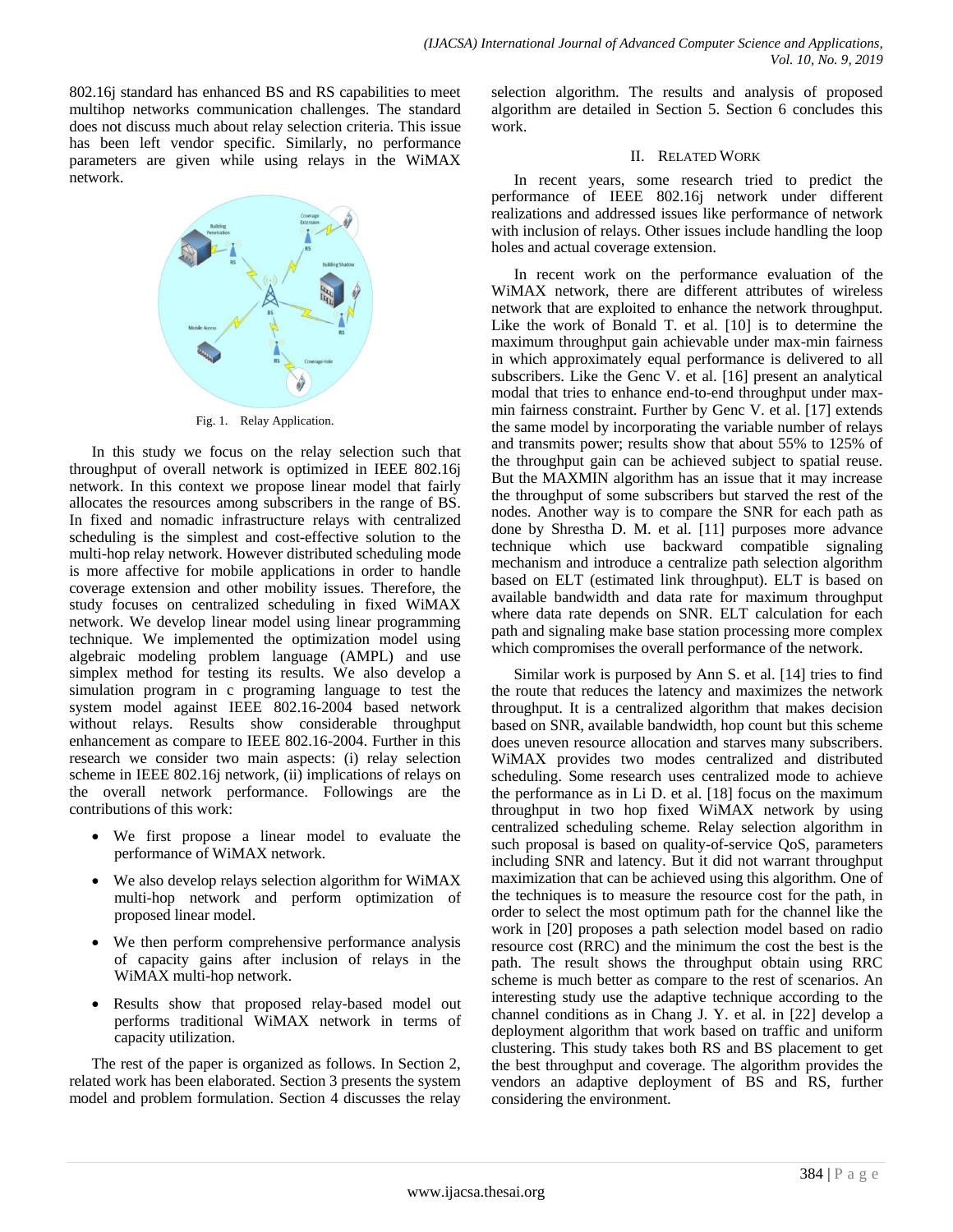Liu I. H. et al. [23] performs performance analysis and purpose scheduling algorithm that suggests that if the boundary for the zones are kept adaptive then the overall performance of the network can be enhanced notably. In support of this another study by Rajya Lakshmi et al. [28] improves the performance of MMR WiMAX networks and maintains the QoS flow requirements by using adaptive Zone size based on channel quality of each node. But if the number of subscribers increases with more variable channel conditions the purposed method will be expensive to use and may affect the overall performance. Even the power mode can be used for the performance improvement in the overall network as shown by the research by Paul A. et al. [24]; exploit sleep mode parameters of IEEE 802.16j to control or minimize the energy needs of the mobile node. They propose a scheme called energy saving centric uplink scheduling ESCS. This scheme does bandwidth allocation and sleep cycle decision algorithm. The results show that proposed ESCS provide more sleep time to the nodes, hence making them more energy efficient. Interference is the major constraint for the wide spread shared resources in WiMAX network among the devices and become challenge for the researchers. Therefore, resource allocation and sharing become an issue. In Mahb. et al develop a greedy centralized algorithm handle this issue. Another concept introduce relays in the network comes into the lime light. Initially relays were used to extend the network coverage. But IEEE 802.16j made relays more useful in the context of improving the performance and QoS of the network.

The main question is do the relays in network can improve the overall network performance or otherwise? For this research get focus on this aspect like study by Deb S. et al. [13] demonstrated the enhancement in throughput and range extension using relays at MAC layer. The results show an improvement in the median throughput of about 25%. But their analysis addresses only downlink scheduling however uplink results can be obtained similarly. Also, the relay selection for the respective subscriber remains unanswered in this work. A similar study by Genc V. et al. [15] shows that introduction of relays only improves throughput of approximately half of the coverage area of base station (BS).

Next question is, will the relay placement and selection play any role in the overall network performance. First, if we consider the relay placement lot of work shows the importance of relay placement in the context of the network overall performance like work by Chang C. Y. et al. [26] purposes a relay placement mechanism (RPM) that enhances the overall network capacity. Simulation results shows improvement in throughput and delays while maintaining a satisfactory level QoS. Also, performance evaluation in MMR networks is carried out by Ge Y. et al. [19] and they show that optimal relay selection can enhance the end-to-end throughput up to approximately 49%. Further Chang C. Y. et al. in [21] propose a relay deployment algorithm with an objective to minimize the hardware cost. Result shows improvement in the time slots allocation when relays are optimally placed but still compromise regarding hardware cost. In Chang J. Y. et al. in [27] proposed relay placement in order to improve network performance by minimizing the budget using rotational clustering algorithm. The results of the purpose scheme are

compared to the RSPS and RPCC schemes. The average throughput and coverage ratio show profound improvement.

Work done by Arthi M. et al. [25] mainly focuses on the IEEE 802.16j network RS placement. The author emphasis the need of proper placement of RS in the network because improper placement may introduce multitude of issues like SNR in case of densely use of RS nodes, transmission delay in case of long spread RS nodes, Coverage holes, path selection in case of more than one option available for any node finally the link overloading such as many nodes requesting communication from one RS node. The paper selects the candidate positions for the RS using throughput-oriented method. Then develop an optimized model for the deployment of the RS in the network in order to minimize the overall budget. The model simulation result shows quite improvement in the capacity of the network. Especially when the BS an RS distance increases till a point where one can get the maximum throughput. These points become the deployment place for the RS. Relay selection is also important as the relay placement.

Relay selection plays very important role in enhancing the overall network performance as shown by the study Sreng V. et al. [7] that propose relay selection strategy based on physical distance and path-loss and conclude with the results that pathloss selection scheme consistently shows superior performance in comparison to those based on distance only. However, the study only discusses the coverage extension; impact on network throughput is not considered. Researchers devise different parameters for the selection of relays, some purpose methods such as selection based on distance from BS, simplest ways in this issue. Some studies find out that SNR (signal-tonoise ratio) should be considered as a main factor for the relay selection, therefore Hu H. et al. [8] concludes that station with maximal SNR in candidate relay stations should be chosen as relay. Some selection is based on the power criteria aspect considered by the researchers for the relay selection, the algorithm proposed by Hui T. et al. [9] choose the minimal total transmission power, set P1 and P2 for the power of the relay link and access link respectively, this find the complete path and relay will be selected automatically. Some study selects the different modes of relays for the performance improvement of the network. Such as Zhu V. et al. [12] did comprehensive performance evaluations of relays in WiMAX networks and finds out that the non-transparent relay station in IEEE 802.16j network do perform better with distributed scheduling as compare to the transparent relays. But nontransparent relays are expensive and complex, and therefore most research studies are done for transparent relays which are more economical and easier to deploy. Another relay selection criterion is the mode of working principle of the relays like amplify-forward (AF) and decode and forward (DF) relays as a Study by Swain Manoj et al. [29] propose relay selection scheme based on both AF and DF types of relays. The results show that the harmonic mean is better than min max scheme as far as SNR requirements for selection of relays is concern but for bandwidth performance min max supersedes harmonic mean. However, the results are simulated keeping fixed number of subscribers. In [30], we tried to maximize network capacity by optimizing relay selection.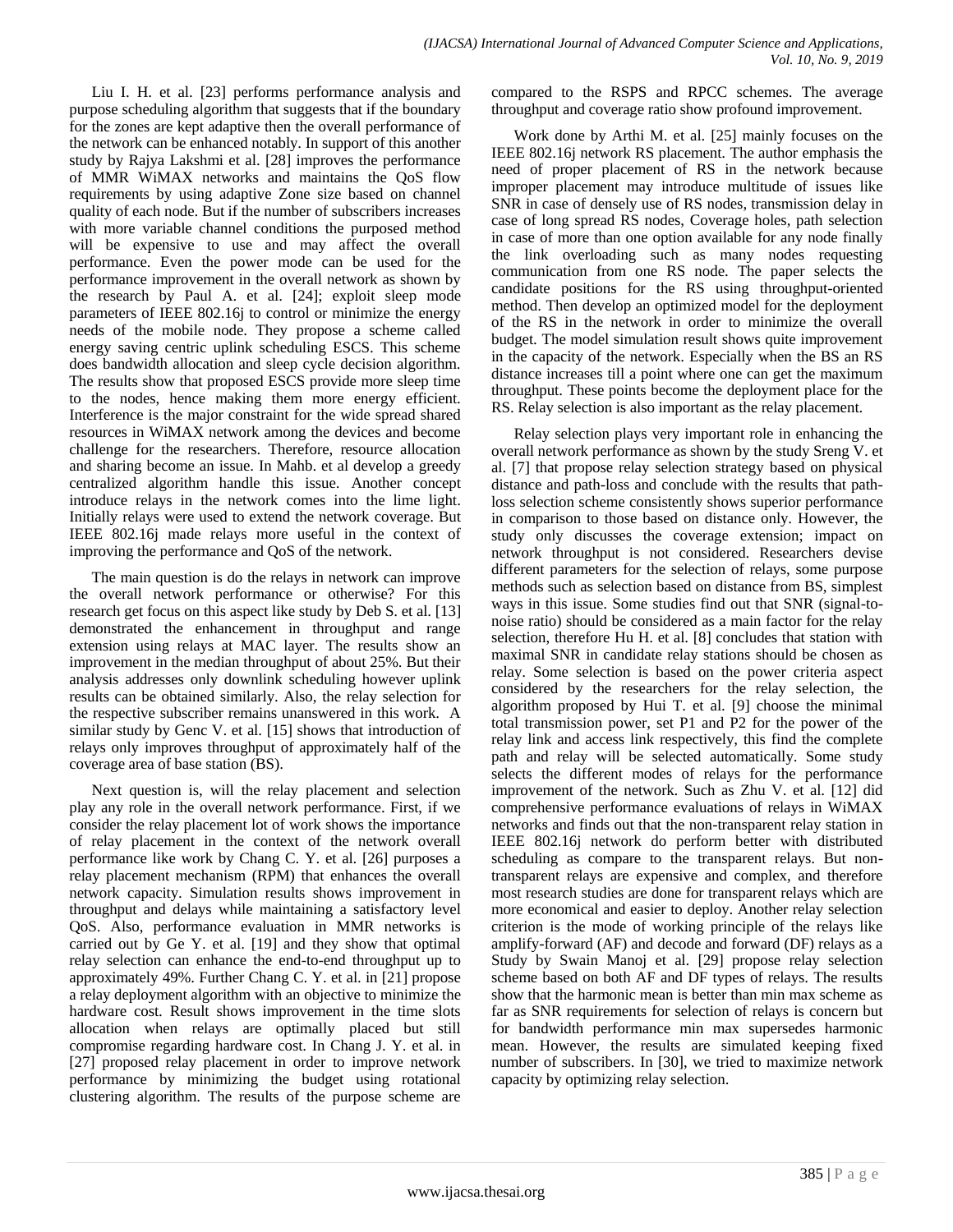In this work we consider the issues of performance and relay selection in 802.16j network, we propose model that makes relay selection with an objective to fairly maximize overall network capacity. Further we develop relay selection algorithm to ensure fair data rate for all the subscribers with in the range of BS. We explain the detail of our proposed system architecture and model in the next section.

#### III. IEEE 802.16J EVALUATION MODEL

In this section, we propose an optimization model for performance evaluation of IEEE 802.16j. Relays can be used to enhance network capacity of IEEE 802.16j network by increasing data rate for the subscriber and mitigating the coverage holes in the network. Simple scenario is shown in Fig. 2; it is assumed that the relay RS2 send data to SS2 and SS4 at much improved data rates due to better modulation and coding scheme causes increase in the network capacity. But here couple of questions arises; firstly, how much capacity increases in the network by using relays. Secondly what will be the relay node selection criteria? Since the IEEE802.16j left these issues vendor specific, therefore our study tries to answer these open questions. Next, we build a scenario to explain our model and demonstrate the selection criteria.

We consider a scenario in which the relay nodes are being selected based on modulation and coding scheme and we consider a system having tree topology as shown in Fig. 3. Since transparent relays assume that all the nodes can decode the framing information, therefore we assume that all the nodes are within the transmission range of base station. We have one base station and four subscribers. SS4 can communicate with the BS using four different routes; AB, CD, E and FG.

If we assume that the SS4 require fixed amount of data, for the requested demand the BS will allocate 30 slots via AB, 10 slots via CD, 20 slots via E and 15 slots via FG. The base station does this allocation based on signal to noise ratio between the base station and the nodes. In order to optimize the throughput of the network, our proposed model selects the least demanding route to fulfill the data rate requirement of SS4, which is in this case is CD with 10 slots. Rest of the routes is not considered. Since the allocation is done only for one frame at a time therefore the all the demand of the subscriber may not be fulfilled only in one frame however the allocation per frame will optimize the overall network throughput.



Fig. 2. Relay Network.



Fig. 3. Relay Scenario.

## *A. Parameters and Notations*

We define some parameters as shown in Table I, such as S is the set of all subscribers within the coverage range of the base station; L is set of all the links between the nodes and with the base station in the system and q is total number of slots in the downlink frame. In WiMAX TDD frame comprises of slots; which is a unit of resource occupies space both in time and frequency.  $D_s$  is demand of each subscriber s,  $M_{ij}$  is data rate per slot against a specific modulation and coding scheme for the subscriber between node i and j. J is assumed to be base station node and finally  $K_s$  is a set of all the nodes except the node s itself.

# *B. Linear Programming Model*

We employ linear programming approach therefore first we define our decision variable  $T_s$  which shows the number of slots allocated to each subscriber over a link. Since centralized scheduling and resource allocation is used there for BS has this responsibility. Where q is the number of slots allocated to the subscriber on the link  $e_{iks}$ . Here j is the base station, k belongs to the set of relays and s is among the set of subscribers. Therefore, the link e can be between base station and the subscriber or between the base station and the relay node.

TABLE. I. NOTATIONS

| <b>Parameter</b>           | <b>Description</b>                                                                   |  |
|----------------------------|--------------------------------------------------------------------------------------|--|
| S                          | Set of all subscribers                                                               |  |
| L                          | Set of all links in the system                                                       |  |
| q                          | Total number of slots in the DL frame                                                |  |
| $d_{s}$                    | Demand of subscriber in set S                                                        |  |
| $m_{ij}$                   | Data rate per slot against a specific MCS for the<br>subscriber between node i and j |  |
| .I                         | Base station node                                                                    |  |
| $k_{\scriptscriptstyle s}$ | Set of subscriber nodes act as relays attached to s in set S                         |  |
| $e_{j s}$                  | Link between base station to the subscriber                                          |  |
| $e_{jk}$                   | Link between the base station to the relay                                           |  |
| $e_{ks}$                   | Link between the relay to the subscriber                                             |  |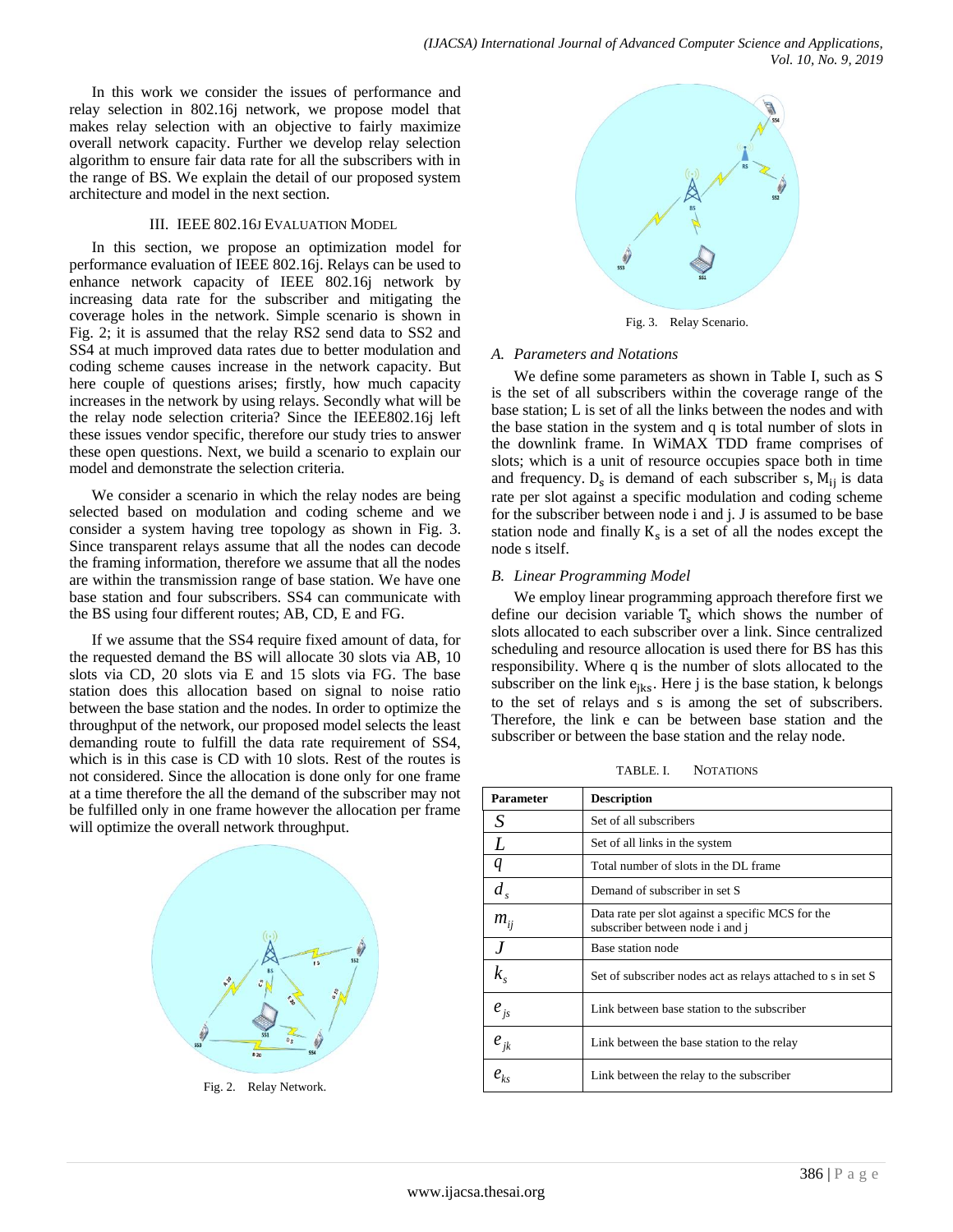#### *C. Objective Function*

Objective of this proposed model is to select the relay nodes such that the overall throughput of the network is maximized. Further the data rate allocated to the subscribers should be fair, so that the network resources may not consumed by few nodes in the network. We implemented the slot wise fairness as a constraint explained below. Objective function in Eq. (1), the  $_{T_s e_{js} m_{js}}$ ,  $m_{js}$  is the modulation and coding scheme between base station and the subscriber, gives us the actual data rate in the form of data bits per slot for the given subscriber over the given link. This equation calculates the data rate for all the subscriber attaches directly to the base station. While  $_{T_s e_{jk_s} m_{jk_s}}$  determines the data rate between the base station and the relay node, a relay node can be any node in the network except the requesting subscriber.

We used simplex method for the maximization function, initially the function allocate slot for the subscriber over the link between the base station and the subscriber, then further allocates the slots to the relay nodes for the given subscriber over the link between base station and the relays in the same frame. The function selects the relay nodes for the given subscribers if the number of slots allocated to the subscriber in the direct link to the base station is more than the number of slots via relay nodes. The equation  $_{r_s e_{jk_s} m_{jk_s}}$  is multiplied by two and subtracted by  $_{T_s e_{k_s s} m_{k_s s}}$  to show two hop communication. Since  $_{r_s e_{k_s s} m_{k_s s}}$  shows the data rate allocated to the relays which need to be subtracted to get the actual data rate of the subscribers attach to that relay. We assume centralized scheduling; therefore, base station allocates slots both for the relay and subscriber. Proposed objective is to maximize the overall data rate of the network under given constraints. These constraints are explained one by one as below:

$$
\sum_{s} T_{s} e_{js} m_{js} + 2 \sum_{s} \sum_{k_{s}} T_{s} e_{jk_{s}} m_{jk_{s}} - \sum_{s} \sum_{k_{s}} T_{s} e_{k_{s}} m_{k_{s}s}
$$
(1)

 $j \in J, k_s \in K_s, s \in S$ 

### *D. Demand Constraint*

First constraint is obvious that the actual data rate allocated to each subscriber must be equal or less than its actual demand. Since the demand of the subscriber does vary therefore to keep the system safe from abnormal allocations this constraint plays a vital role. In Eq. (2),  $T_s e_{js} m_{js}$  shows data rate of the subscriber for direct link between base station and the subscriber. Similarly,  $T_s e_{jk_s} m_{jk_s}$  shows the data rate for the subscriber over the indirect link via relay. If the subscriber attaches to the base station directly then the relay link will have Ts with zero value, which further makes the data rate insignificant. Therefore, numerically we will be getting the data rate of only one link, which in our scenario is the direct one.

$$
T_s e_{js} m_{js} + \sum_{k_s} e_{jk_s} m_{jk_s} \le d_s
$$
 (2)

$$
j\in J, k_s\in K_s, s\in S
$$

#### *E. Data Preservation Constraint*

This constraint enforces the fact that amount of data received by the subscriber should be equal to the amount of data send by the base station to the relay node for the subscriber. As this is shown in Eq. (3), is the link between base station and the relay node for a subscriber. Similarly, the ekss shows the link between subscriber's relay nodes to that subscriber. In other words, it can be said that the data transmitted between the relay link and the access link for a particular subscriber should be same.

$$
T_s e_{jk_s} m_{jk_s} = T_s e_{k_s s} m_{k_s s} \tag{3}
$$

$$
j\in J, k_s\in K_s, s\in S
$$

#### *F. Resource Constraint*

In the world of wireless data communication resources are the most precious and scarce thing. In proposed modal the resource we consider is the physical slots. Since q represent the total number of slots in a downlink frame. Therefore, it is checked that the total number of slots allocated to all the subscribers and relays should be equal or less than the total number of slots available i.e. q. In Eq. (4),  $_{T_s e_{js}}$  represent the number of slots allocated to the subscriber over the direct link between the base station and the subscriber.  $T_{s}e_{jk}$  shows the number slots allocated to the relay nodes over the link between the base station and the relay node.  $T_s e_{k,s}$  here the Ts represents

the number of slots allocated to the subscriber attach to the relay ks. Summation of all the allocated slots to all the nodes over all the links should be less or equal to q.

$$
\sum_{s} T_{s} e_{js} + \sum_{s} \sum_{k_{s}} T_{s} e_{jk_{s}} + \sum_{s} \sum_{k_{s}} T_{s} e_{k_{s}s} \le q
$$
\n
$$
j \in J, k_{s} \in K_{s}, s \in S
$$
\n
$$
(4)
$$

# *G. Share Constraint*

In order to make our model fair, following equations are constructed. Here in Eq. (5), u is the total number of subscribers in a network.  $(q/u)m_{js}$  gives average data rate for each subscriber.  $(q/u)m_{js} - d_s$  this equation checks that if the demand of subscriber is more than the average data rate available for it or vice versa. In case of more demand Eq. (5) will be executed. Eq. (6) ensures that each subscriber should get at least average data rate or more if possible. In the next section we compare our model with fixed WiMAX. The simulation results show substantial improvement in the overall network throughput. These results with given scenarios are further elaborated below:

$$
(q/u)m_{js} - d_s \ge 0\tag{5}
$$

$$
j \in J, s \in S
$$
  
\n
$$
T_s e_{js} m_{js} + \sum_{k_s} T_s e_{jk_s} m_{jk_s} - d_s = 0
$$
  
\n
$$
j \in J, k_s \in K_s, s \in S
$$
  
\n(6)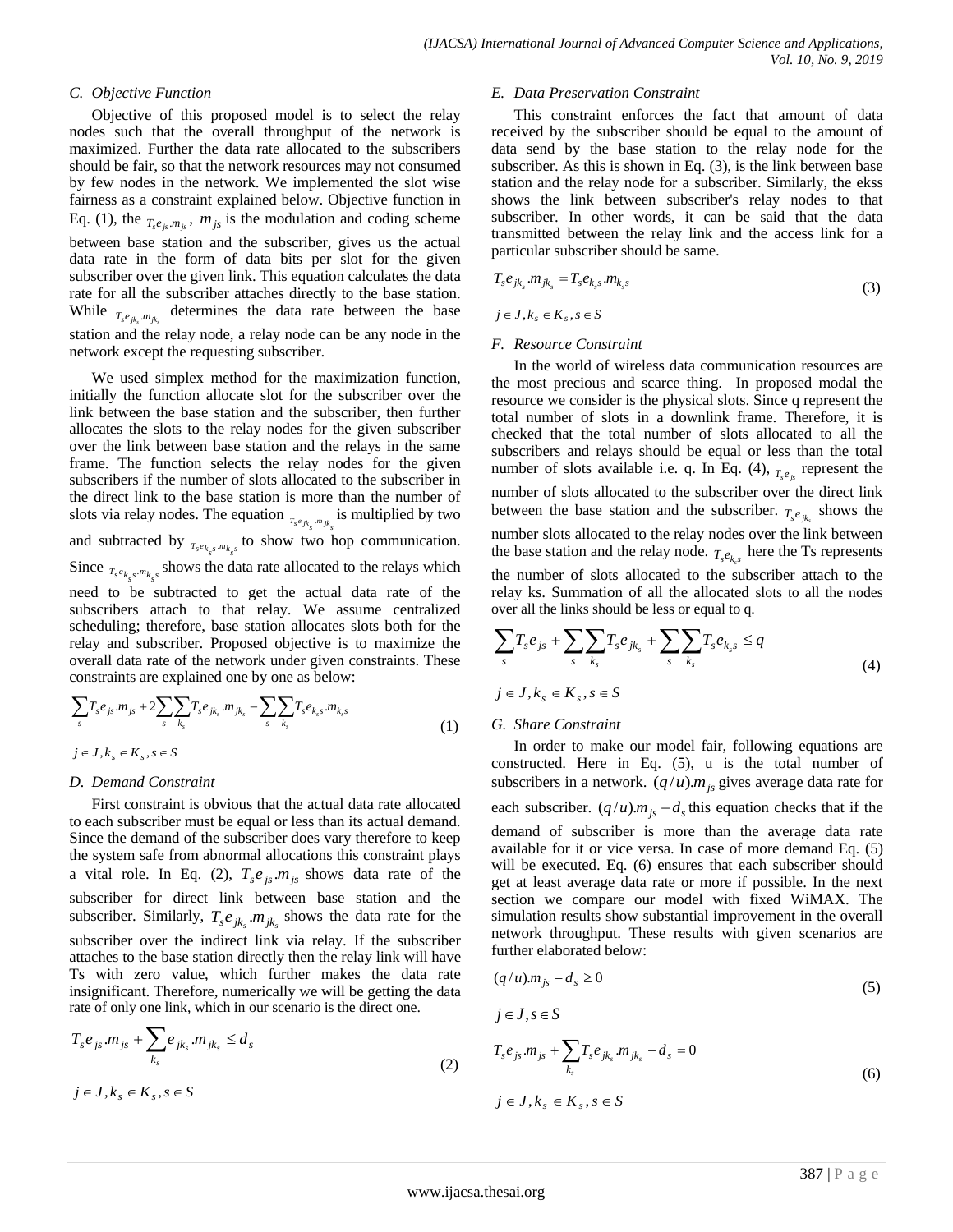Where

$$
(q/u)m_{js} - d_s \ge 0, \quad j \in J, s \in S
$$

### IV. RELAY SELECTION ALGORITHM

In the proposed relay selection algorithm, all the parameters are defined in Table II. In this when our objective function got maximized the slots over all the links are assigned for a subscriber. First the slots required for the SS over direct link between BS and the SS are allocated then slots for the SS and all the other SS's other than BS are assigned. The algorithm selects link with minimum number of slots required to full fill the demand of the subscriber. This link can be direct between the BS and SS or BS to RS then to SS depend upon the number of slots required. This algorithm optimizes the slots assignment to all subscribers such that every user may get a minimum number of useful resources.

We use for loop since the function will iterate for each node in the network. The function first part that is  $T_{as} m_{js}$  assign slots to the nodes directly attached to the base station. While second part of the function  $2(T_{rs} m_{jk_s}) - T_{ks} m_{k_s s}$  assign slots to the nodes that require relays for the communication. After that  $T_{as}$  *m*<sub>*js*</sub> +  $T_{rs}$  *m*<sub>*jk<sub>s</sub>*</sub> >  $d_s$  is a demand constraint that enforce the check that the total resource allocated to the node must not increase the demand requested by the node. Next  $T_{rs}.m_{jk_s} \neq T_{ks}.m_{k_s.s}$  ensure data integrity it means that the data send by the base station should be equal to the data received by the node. Following this is a resource constraint  $\left(T_{as} m_{js} + T_{rs} m_{jk} + T_{ks} m_{k,s}\right)$  > *q* states that the total slots assign to all the nodes must not surpass the given maximum number of slots. Finally the share constraint insert fairness attribute in the algorithm  $T_{as}m_{js} + T_{rs}m_{jk} - d_s \neq 0$  this equation forces the algorithm to assign some average resource to the node. Next section will discuss the results we obtain from this algorithm.

TABLE. II. ALGORITHM PARAMETERS

| <b>Parameter</b>                                   | <b>Description</b>                                  |  |
|----------------------------------------------------|-----------------------------------------------------|--|
| .I                                                 | <b>Base Station</b>                                 |  |
| S                                                  | Set of all nodes                                    |  |
| $k_{s}$                                            | Set of all nodes except s                           |  |
| $m_{ij}$                                           | Set of all MCS between Base station and nodes S     |  |
| $m_{\scriptscriptstyle jk_{\scriptscriptstyle s}}$ | Set of all MCS between Base station and nodes Ks    |  |
| $m_{k,s}^{\phantom{\dag}}$                         | Set of all MCS between nodes S and Ks               |  |
| $d_{s}$                                            | Demand of node s                                    |  |
| $T_{as}$                                           | number of nodes assign over the link BS and s node  |  |
| $T_{rs}$                                           | number of nodes assign over the link BS and Ks node |  |
| $T_{\scriptscriptstyle ak}$                        | number of nodes assign over the link Ks and s node  |  |

#### Algorithm 1. Relay Selection Algorithm

```
r Each s in S do<br>Data rate for node s := max T_{as}.m_{js} + (2(T_{rs}.m_{jk_s}) - T_{ks}.m_{k_s s})vata rate for node s := max T_{as} m <br>if (T_{as} m js + T_{rs} m jk<sub>s</sub> > d<sub>s</sub> ) then
       \int f\left(T_{rs}.m_{jk_s} \neq T_{ks}.m_{k_s s}\right) then
       \int_{a}^{b} (T_{as}.m_{js} + T_{rs}.m_{jks} + T_{ks}.m_{kss}) > q then
       \int_{a}^{b} (T_{as}.m_{js} + T_{rs}.m_{jk_{s}} - d_{s} \neq 0) then
       \int_{\mathcal{F}} f(r_{rs} + T_{ks} < T_{as}) then
end
       end
           No relay node for s
       else
           then k is realy node for s
       end
           continue
       else
           return
For Each s in S do
       end
           continue
       else
           return
       end
           continue
       else
           return
       end
           continue
       else
           return
```
#### V. RESULTS AND DISCUSSION

For the simulation purpose we employed tree-based topology with BS at the root and centralized scheduling is assumed. Also, nodes only two hops away from the BS are taken under consideration. Since more than two hops have capacity issues depend upon subscriber density. We create different downlink scenarios to test the effectiveness of our proposed model. The scenario we assume is such that on OFDMA PHY using frequency 3.5GHz, 20MHz channel bandwidth, size is 2048 FFT, contain 1440 data subcarrier and 1/8 cyclic prefix. In addition to this other parameter like noise figure and thermal noise at transmitter are adjusted at 13db and -174dbm respectively. The frame size is assumed to be 20ms. The DL sub frame is about uses 50 of the total frame sizes.

Major parameter that we take under consideration for analysis purpose is SNR [signal to noise ratio]. SNR value determines the quality of a link ranges from 1-26, if its value is high then link is good and can transmit data at higher rate because of better modulation and coding scheme and vice versa. Our focus in this simulation is to cover all the possible scenarios that come across in networks. Table III shows the quantitative values of SNR against which the respective modulation and coding scheme is selected. In this we see that as the values of SNR increases, the better MCS are mapped against them.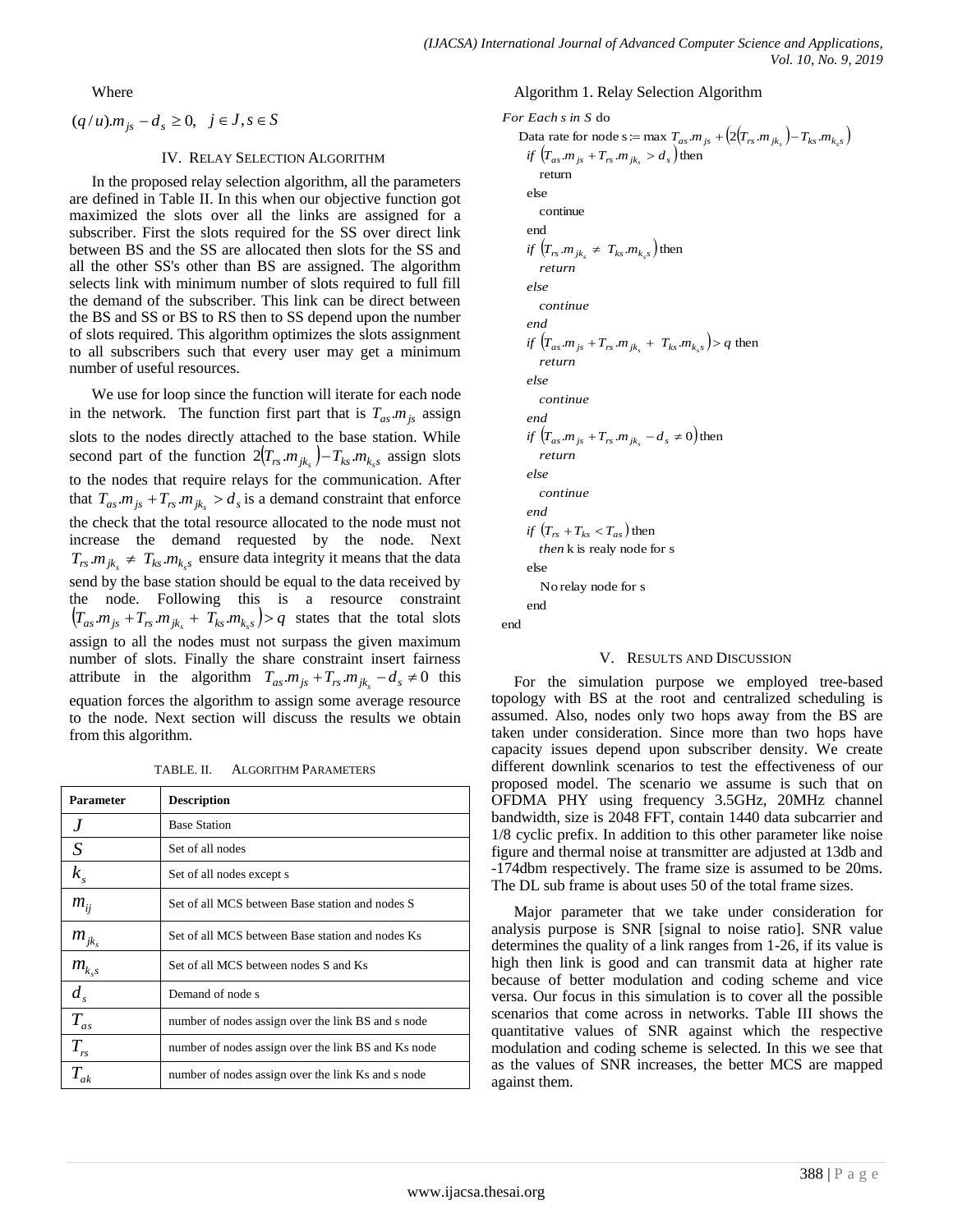| <b>Modulation</b> | <b>Coding Scheme</b> | <b>Receiver (SNR)</b> |
|-------------------|----------------------|-----------------------|
| <b>BPSK</b>       | 1/2                  | 3.0                   |
| <b>OPSK</b>       | 1/2                  | 6.0                   |
| <b>OPSK</b>       | 3/4                  | 8.5                   |
| $16-QAM$          | 1/2                  | 11.5                  |
| $16-QAM$          | 3/4                  | 15.0                  |
| 64-QAM            | 2/3                  | 19.0                  |
| 64-OAM            | 3/4                  | 21.0                  |

TABLE. III. SIGNAL TO NOISE RATIO

#### *A. Scenario 1: Random SNR for All Subscribers*

First case we consider random value of SNR for all the subscribers as shown in Fig. 4. The graph shows throughput, at y-axis, achieved for different number of subscribers, shown at x-axis. In this scenario, we consider thirty subscribers against different demands. As we increase the number of users, we also vary the demand for the subscriber, but this demand remains same for all the users under consideration. The results show great increase initially as the users were less and demand was nominal too, as compare to the WiMAX network without relays. However, as the user demand increases the percentage decreases but remains up to 66%. Scenario in which we consider the demand of the entire subscriber fixed, and by only varying the SNR for different subscribers, we can see that the performance of our model represented as J is giving up to 66% increase compare to fixed WiMAX.

#### *B. Scenario 2: 90% Subscribers with Excellent SNR*

In another experiment we test a scenario in which 90% of subscribers are assumed to have SNR 15-26db, a much better channel condition. While the rest of 10% has poor channel condition or have low values of SNR. Initially we increase the number of users at the same rate as described in scenario 1. In addition to this the demand increases simultaneously. Only difference here is that the SNR is not random, but we have fixed the SNR to certain percentage of users.

Here as shown in Fig. 5, model is still able to get 8% increase of network throughput as compare to the WiMAX without relays. Since in this case if the BS coverage is good then the relays will not make much difference, however in cases like shadowing or dark spots our model still prove to be much more efficient the plain WiMAX network. The results again show that model performance is 8% more than the S.

### *C. Scenario 3: 10% Subscribers with Excellent SNR*

Now in this experiment we swap the scenario and only 10% of subscriber have best SNR values between 15db to 26db while the rest of subscriber have SNR values between 0db to 14db. The results shown in Fig. 6 are quite convincing. This time model output shows 63% improvement in the context of throughput as compared to WiMAX without relays. Here again we have same number of subscribers which we increase gradually with different demands. Here we see the true benefit of relays in the network when the BS coverage is not good then our model can play significant role in improving the overall throughput of the network by giving alternate routes to the subscribers with low or poor SNR values.



Fig. 6. 10% Subscribers with Excellent SNR.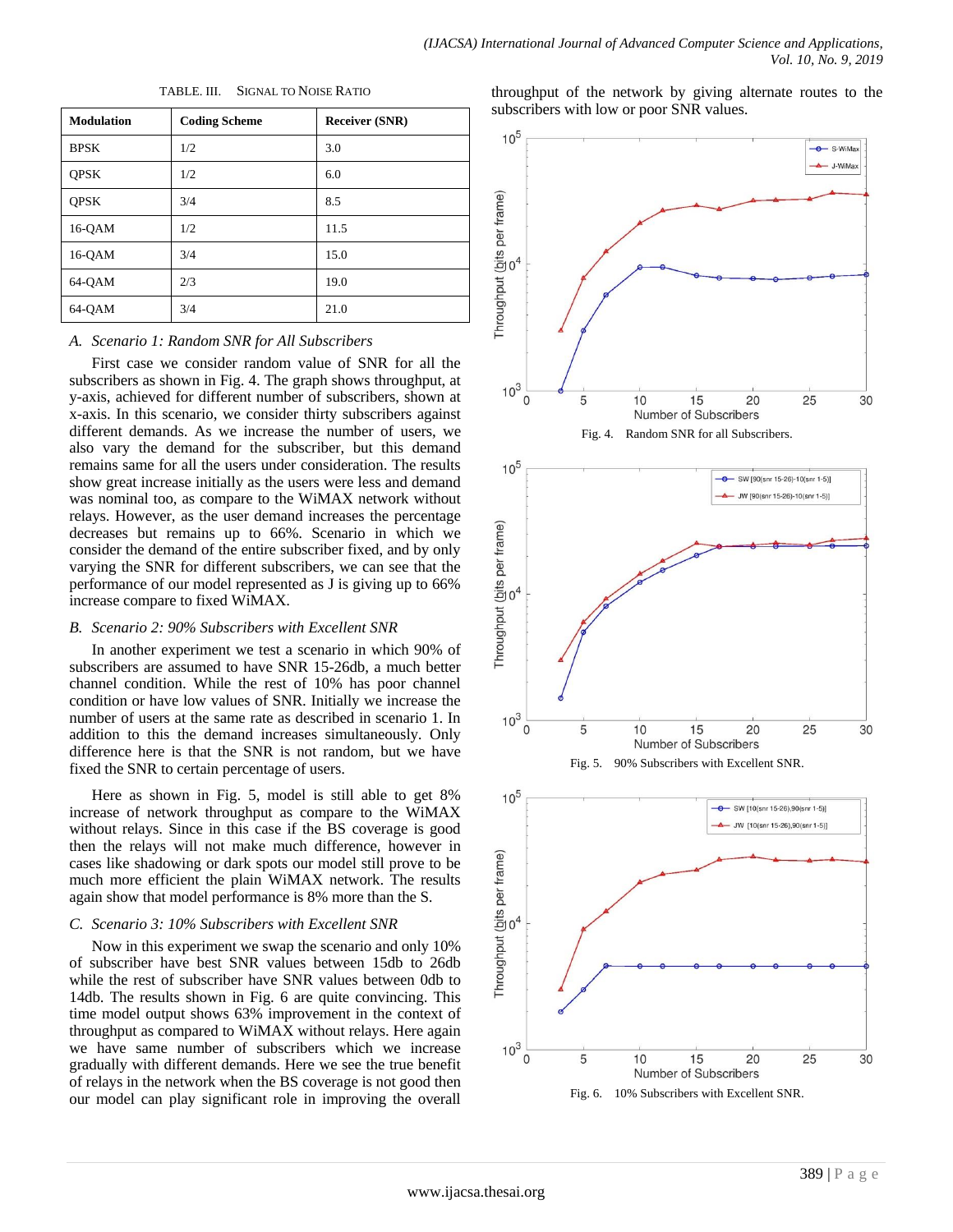

#### *D. Scenario 4: 100% Subscribers with Excellent SNR*

Now we start to check for the extreme cases, we gave all the subscribers best SNR values 15-26db, again we increase the subscribers and demand as we did in the previous experiments. Here the results shown in Fig. 7 tell us that we can have throughput improvement by 4% using our model as compared to the WiMAX without relays. Again, we see that if we assume the network coverage to be best for all the subscribers then again the rule of relays remain quite trivial, and the results are more or less like the previous experiment as shown in Fig. 5.

#### *E. Scenario 5: 100% Subscribers with Poor SNR*

This scenario considers all subscribers with lowest SNR values 1-5. In this scenario again we increase the number of subscribers and the demand gradually, but the results shown in Fig. 8 are not much convincing. In this the results shows that if there are small number of subscribers then our model does perform much better than WiMAX without relays, however as the number of subscribers increases then there is not much difference between the WiMAX network using our model and the WiMAX network without the relays. Again, this shows that in extreme scenarios the behavior of network throughput is not much changed using relays. But such scenarios are quite difficult to get established. Even in these extreme scenarios our model still extracts some efficiency where ever and whenever is possible, therefore it is much better to use relays where ever it is feasible.

#### *F. Scenario 6: 100% Subscribers with Good SNR*

In another scenario we assume good channel conditions for all the subscribers. Now this is somewhat more realistic scenario. Here again, the number of users is the same and increased gradually while the demand got varied too. The SNR for all the subscriber is between 10-20db which automatically end up having much improved modulation and coding scheme. The results in Fig. 9 again show that the results shown by our model against the simple WiMAX without relays are 22% better. And the results got better as the number of users increases and demand of the user increases.



#### VI. CONCLUSION

This work proposes a linear model for the IEEE 802.16j network to study the overall network capacity gains. The study helps to understand the performance effects after deploying the relays in WiMAX network. Mainly, multiple aspects of network are taken under consideration like performance changes under certain conditions and relay placements implication on overall network capacity. The study developed a linear modal for capacity evaluation and relay placement algorithm for its analysis. The results show comprehensive increase in throughput up to 66% in overall network capacity using relays in a fixed WiMAX network. In our future work, we are currently working to incorporate relay selection while satisfying quality of service (QoS). Different aspects of QoS can be explored to see how much difference it will create compared to other schemes.

#### **REFERENCES**

[1] IEEE 802.16 Working Group. Ieee standard for local and metropolitan area networks-part 16: Air interface for fixed broad-band wireless access systems. IEEE Std. 802.16-2004. 2004.